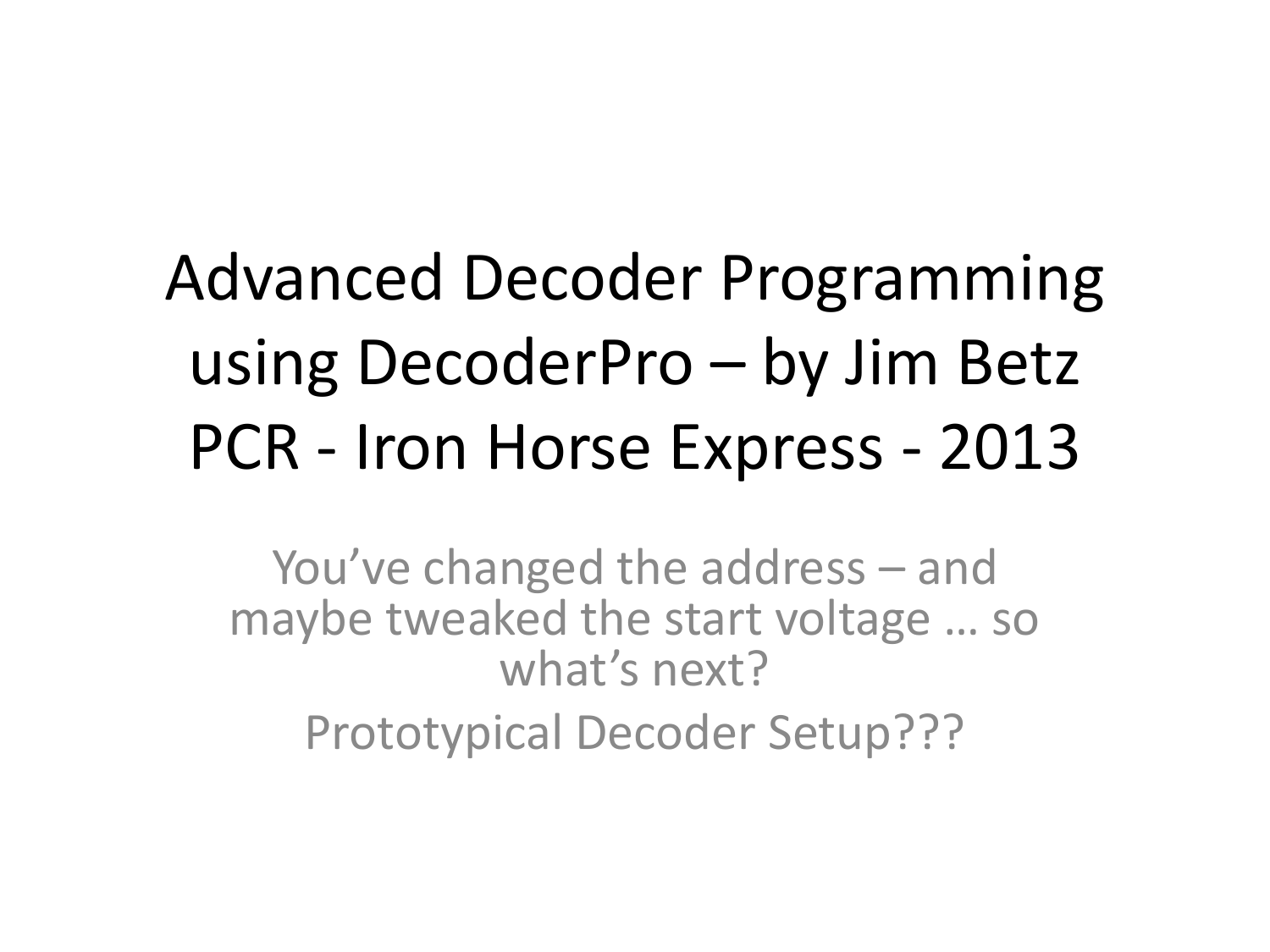- **1) Motor Tuning – "Slow Start"**
- **2) Speed Matching Locos**
- **3) "Speed Classes"**
- **4) Sound**
- **5) Lighting Effects**

How many decoder programming methods are there in this room?

 **These are my methods - I'm "into operations".**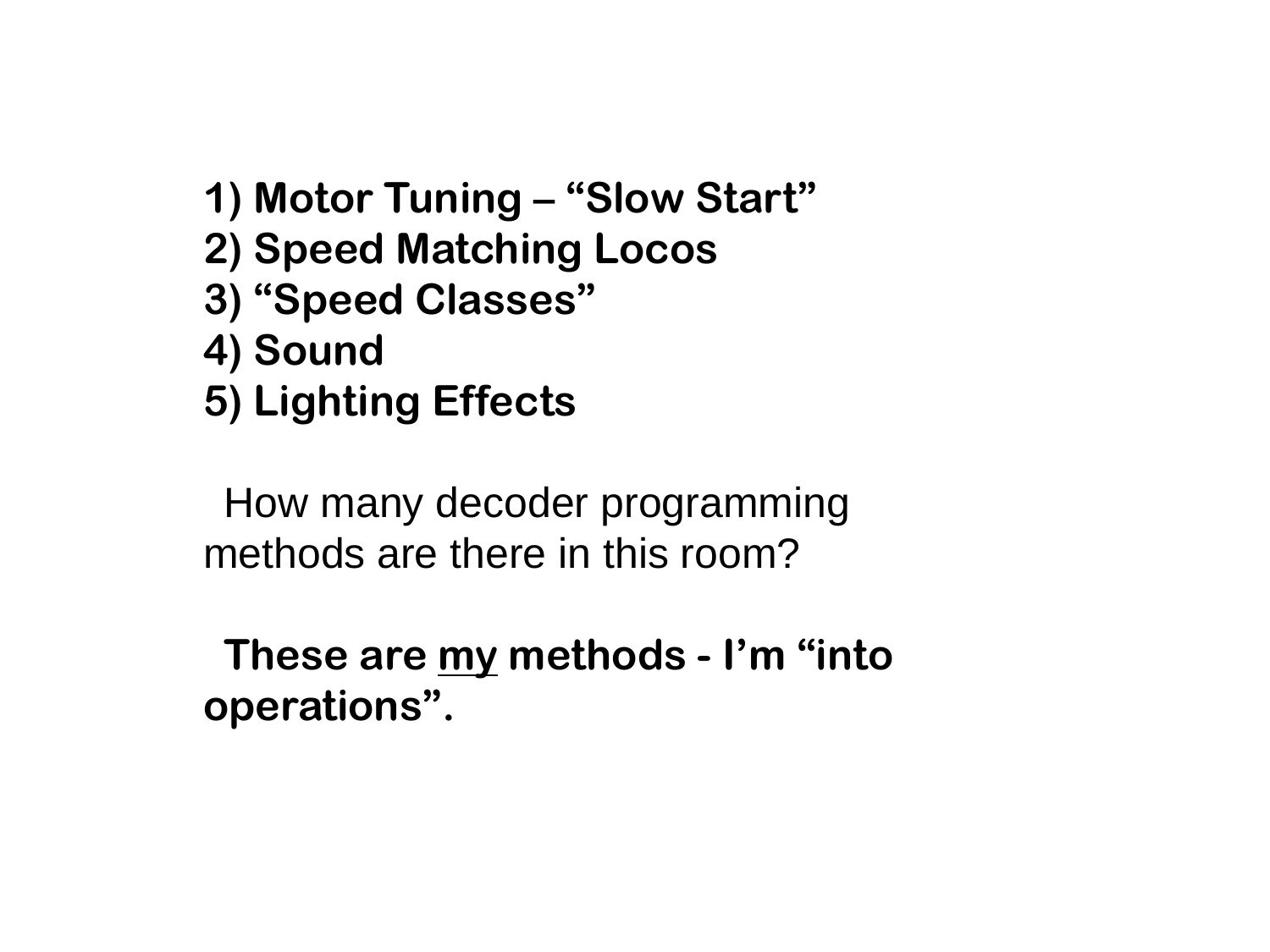### My "test track setup"

- NCE PowerCab plus NCE USB Interface
- PCP mounted to board with track + terminal strip
- Track and wheel cleaning devices/products
- Laptop running LATEST version of DP3
- "The DCC Brakeman"
- Decoder Tester (NCE + 'black box')
- LED tester ('black box' #2)
- Clip leads (hook style multiple colors/sizes)
- DC power pack (and Anderson PowerPoles)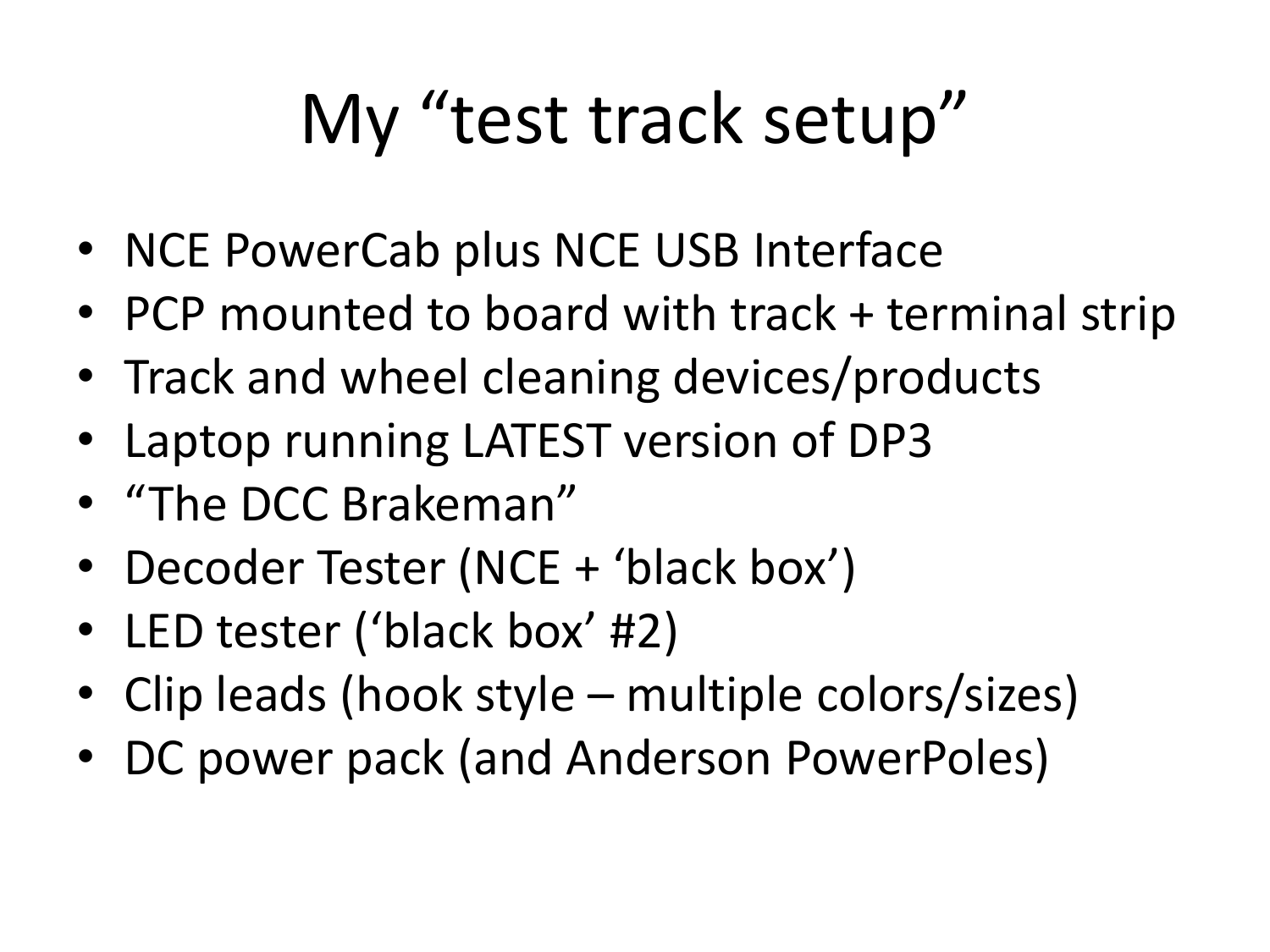# **Motor Tuning – "Slow Start"**

- **First Objective: to get the loco running "as smooth as silk".**
- **Second Objective: getting a slow speed movement that is "creepy".**
- **Third Objective: prototypical movement.**
- **Caveat: these are –my- methods and that's what I'm going to cover today.**
- • **Set momentum to zero (CV 3 = 0, CV 4 = 0).**
- • **Set loco to run with the 28 speed range Speed Table.**
- • **Set lowest speed range to zero.**
- • **Set the highest speed range to 180 (150? Lower?).**
- • **Do a "Match Ends" and a "Write Changes".**
- • **Save the roster entry – go to Programming on the Main (in DecoderPro).**
- • **Running the loco in 128 speed step mode increase the speed "one bump at a time until it just starts moving. Note the speed step it is at.**
- • **Use DecoderPro and set the lowest speed step to that number from #7 and redo the Match Ends and "write changes".**
- • **Go from SS 0 to SS 1 and see if loco moves – if not redo step 8. If loco moves cut value in lowest range by half**  and retest. You are looking for the slowest setting that the loco will move – smooth and steady.
- **Now comes the "tricky bit". Using Match Ends and changing the first range - adjust the second speed range so that it is "one or two numbers above the number you developed for the lowest speed range (in step 9). Then set the lowest range to ZERO and do a write changes. The result will be a sharp incline from range 1 to range 2 and a gentle incline from range 2 to range 28 (the highest).**
- **Run the loco and see if you like the way it runs. Redo step 10 until you have it running the way –you- want it to run.**
- **Set CV 3 (acceleration momentum) to 30. Set CV 4 (deceleration momentum) to 10.**
- **Let's Talk About Momentum – real locos don't accelerate fast. Ever. I prefer settings of 3 to 1 … or larger. At the same time many guys sort of "forget" and start to slow down too late. Hence my 3 times as much acceleration as deceleration momentum. However – ALL of my locos have some momentum.**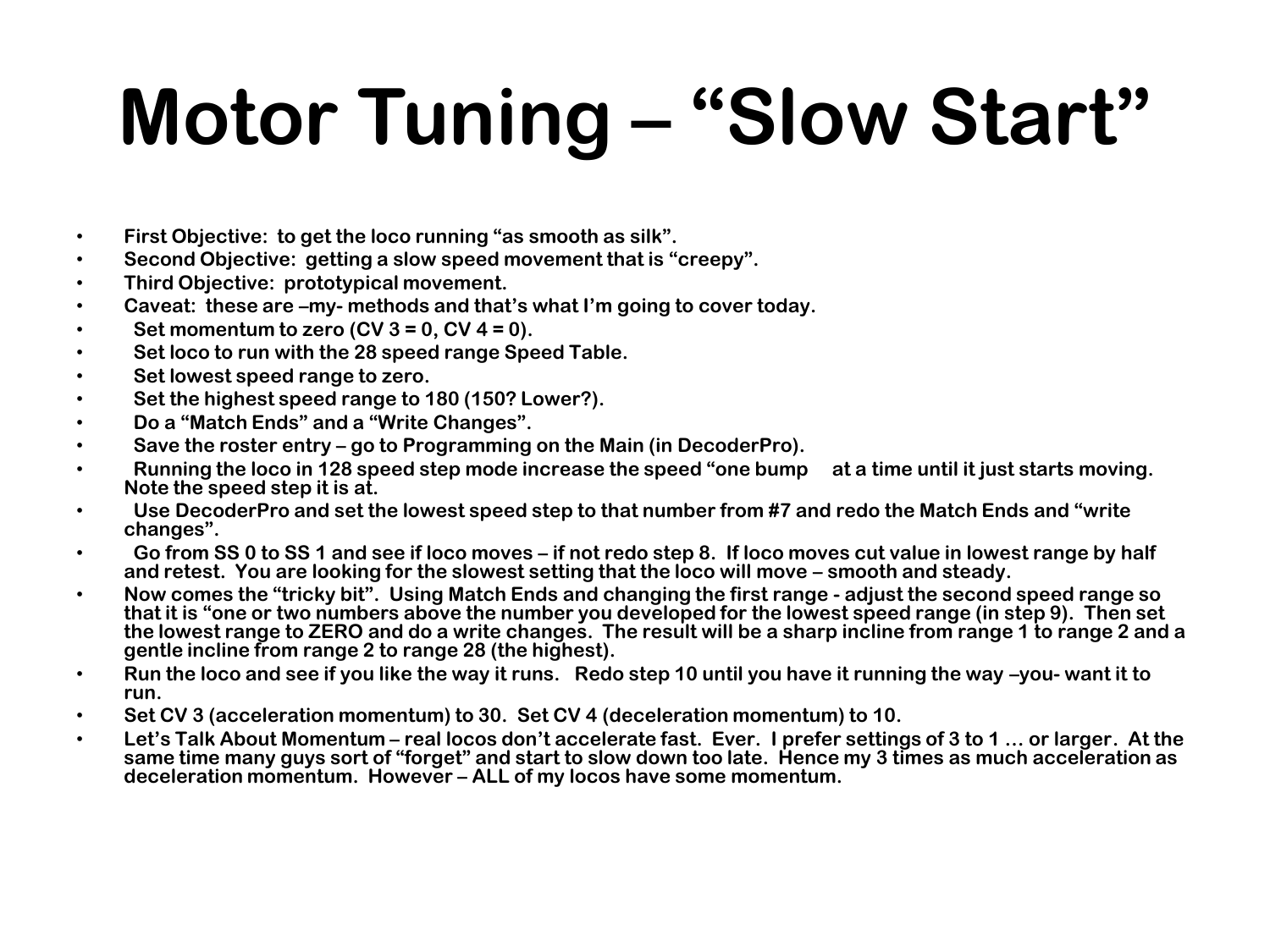#### Speed Matching Locos

- **Objective: get 2 or more locos running in a consist without any "rail grinding".**
- **Assumption: you have already gotten all locos running "as well as they can".**
- **Set up: a section of layout that is at least 10 feet long and where you can see the track and your computer running DecoderPro at the same time. It does not matter which DCC system you use to speed match them. It is better if you have a section of double track but that is not necessary. If they are sound it is better to mute the sound so you can hear the 'grinding' when it occurs. You will also need to use a throttle/cab capable of "one step at a time" speed changes. Use a "real" throttle to run the loco(s).**
- **Turn off momentum in all locos. Consist both/all and run them at speed step 1 and note which one is FASTEST. This will be your 'master'. Use 128 speed step mode.**
- **Using Decoder Pro and Programming On the Main adjust the speed of the slower loco(s) to match the faster one (the master) – at speed step 5 to 7. Run them back and forth and watch and adjust. If you are doing more than 2 locos it is often easier to adjust one at a time until they are matched.**
- **Now speed match them at the high end. You will usually find that if you use any speed step above 80 or 90 it is fast enough. I usually use the same loco that was the 'master' for the slow speed – but it is not a requirement.**
- **Now just operate the locos, in both directions, at 'every 10 speed steps' by going from 5 to 15 to 25 … etc. and then down from 80 to 70 to 60 … etc. Run them both coupled and uncoupled. What you are looking for (expecting) is that they will run up and down the speed range and be matched to each other. A certain amount of "coupler dance" is OK. If any of them is "grinding" you need to go back and revisit steps 2 and 3.**
- **Now re-add the momentum back in – the way that I do this is to go to the DecoderPro entry and write the momentums that were saved previously. And now you are ready to run the locos at a moderate speed and "slam them into the other direction". What you are looking for is that they drift to a stop, reverse, and accelerate away at the same time. If not adjust the acceleration first - then work on the deceleration (don't try to do both at once). Change speeds – test the momentum at slow, medium, and fast speeds. You want them to always drift to a stop, pause, and pull away in the opposite direction. Watch the couplers, listen for grinding. If you are using auto-reversing lighting watch the way the lights change.**
- **The final result should be locos that, when consisted and coupled, will operate at the "same" speed thru out the speed range – with no "rail grinding" and with only a minimum amount of "coupler dance".**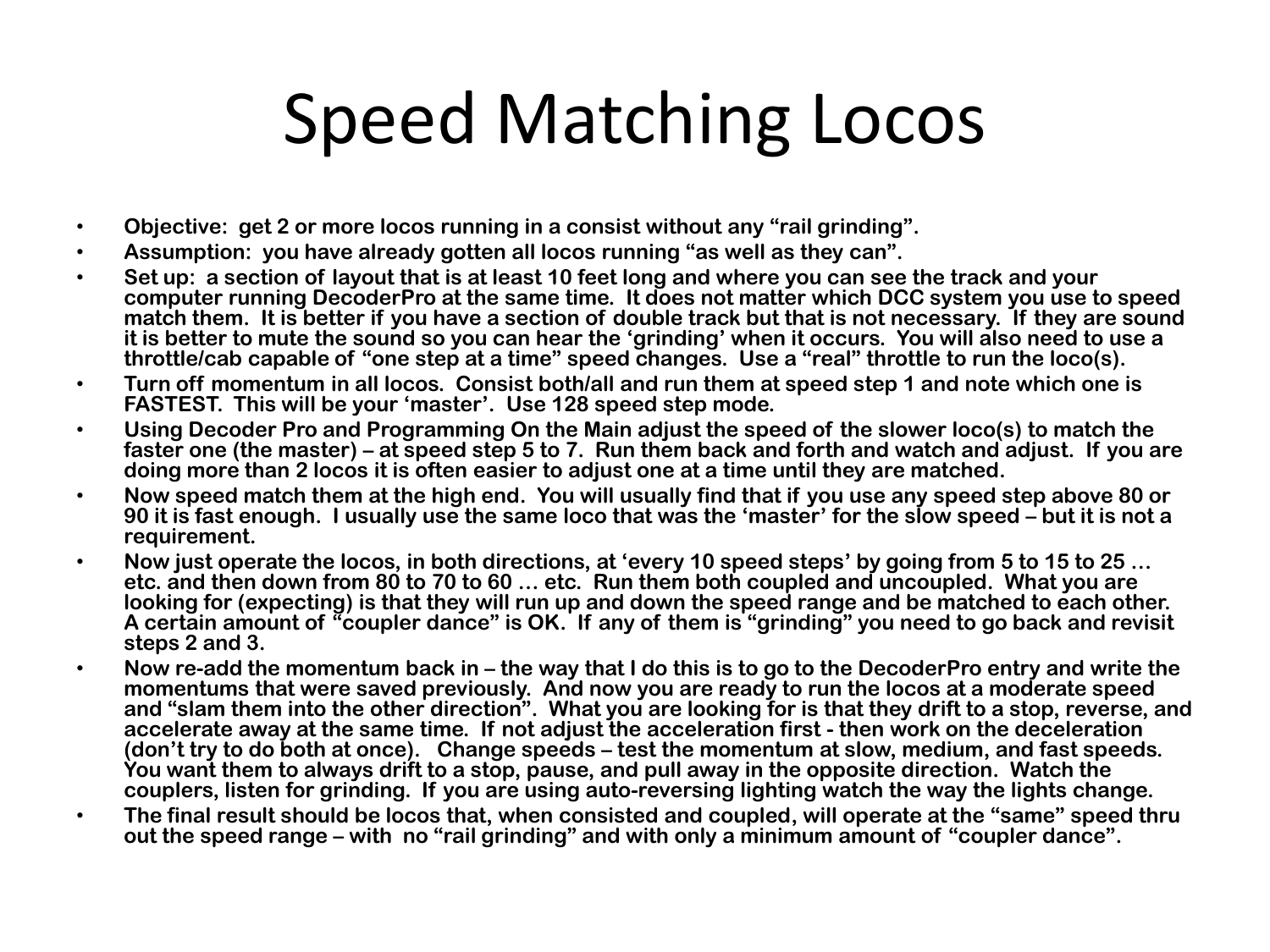### "Speed Classes"

- **We all have a need to be able to just use our locos - regrettably it is not really realistic to set up your locomotive fleet so that "any loco can be used with any other". If you match by class you can make it easy to "deal with problems". It also makes having a helper district easy.**
- • **The idea here is to –not- try to speed match all of your locos … but rather to separate them into 'meaningful' groups of locos (where each group is a "speed class"). This is not a new concept, it's actually just a refinement/re-focusing of the well known practice of "I use this A-B-B-A set for this train". But matching by class is more than simply matching Fs to Fs and GPs to GPs or creating a special set of locos for a special purpose/use.**
- • **It is as simple as defining 'natural' groupings of locos that you will probably want to run together at some time – and you pick the groupings/classes! Some groupings you might consider are:**
- • **1 st Generation Road Diesels**
- • **2 nd Generation" Diesels**
- • **Steam Switchers**
- • **Passenger Power**
- • **Helpers (with the road power they will be used with?)**
- • **Heavy Steam**
- • **Diesel Switchers**
- • **etc., etc., etc.**
- **You should pick YOUR classes by "how –you- will use the locos". Some guys also have locos grouped by prototype RR (SP, GN, NYC, etc.).**
- • **Then 'all' you do is to match locos by class. This does not mean that you can't just match up a particular set of locos – assuming that they will always be used together. But, when you do that you run the risk of "what happens when one loco in a set is out of service?" (and that always seems to happen in the middle of an Op session) … what you'd really like to be able to do is to "just know" which other loco(s) can be used with that "set". Speed matching by class allows you to do just that – to simply pick up another loco without having to worry about whether it is speed matched – because it already is matched.**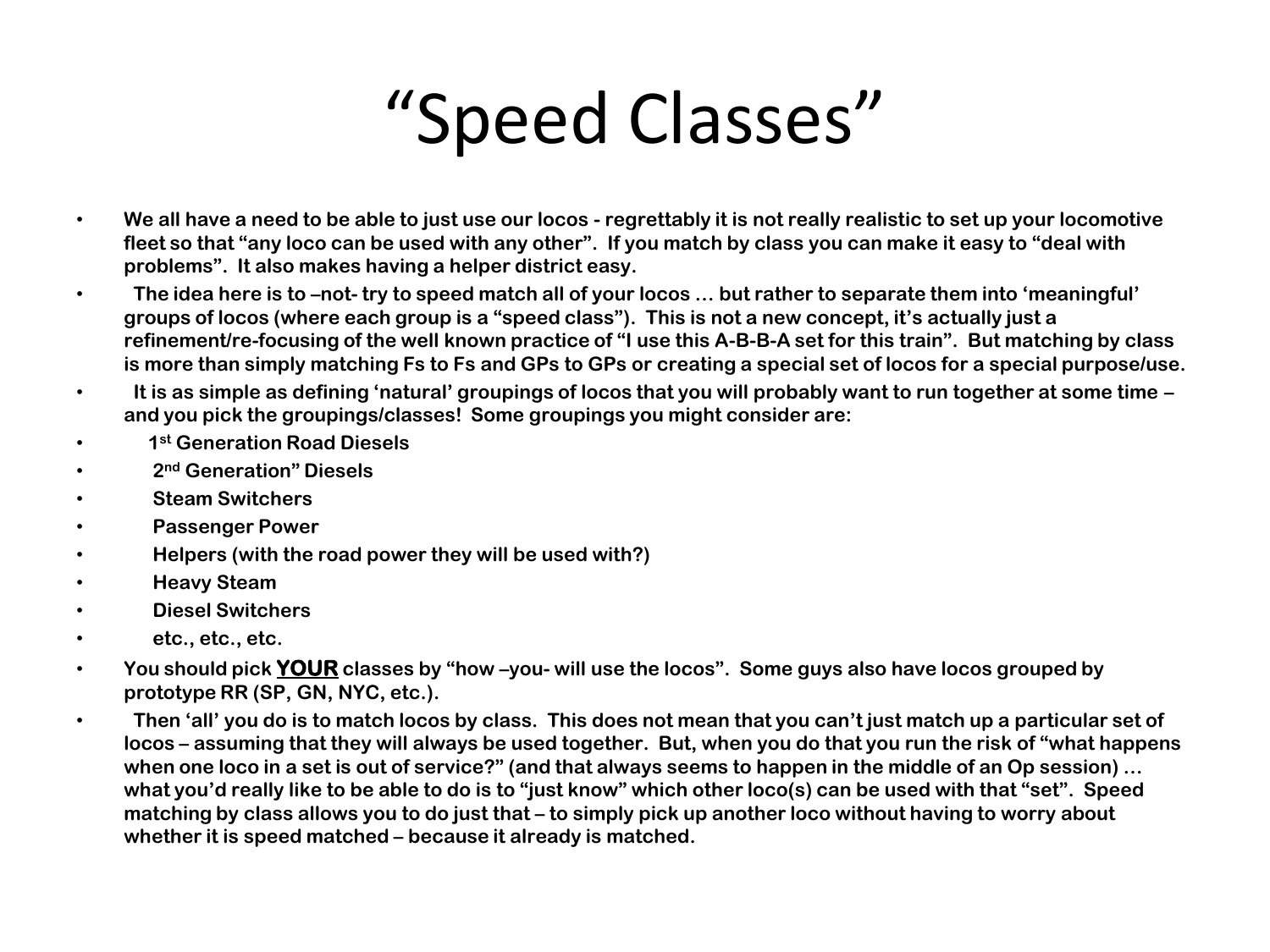### Sound

- Setting up the sound is a VERY personal –set- of choices. What I am going to talk about are what I feel are "prototypically correct simulations" … and how you adapt the sound for running on a layout with other operators in the room.
- Sound can be amazing and it can be annoying! Too loud, too 'cutesy', too repetitive, 'intrusive', etc. You can also do what people often refer to as "scale sound" (aka "the 7 foot rule").
- Can configuring sound be as simple as just selecting the whistle/horn, setting the bell ring rate, and the volume? Almost but not exactly. The trick is to set up certain sounds with specific/relative volumes – and then setting the overall system volume.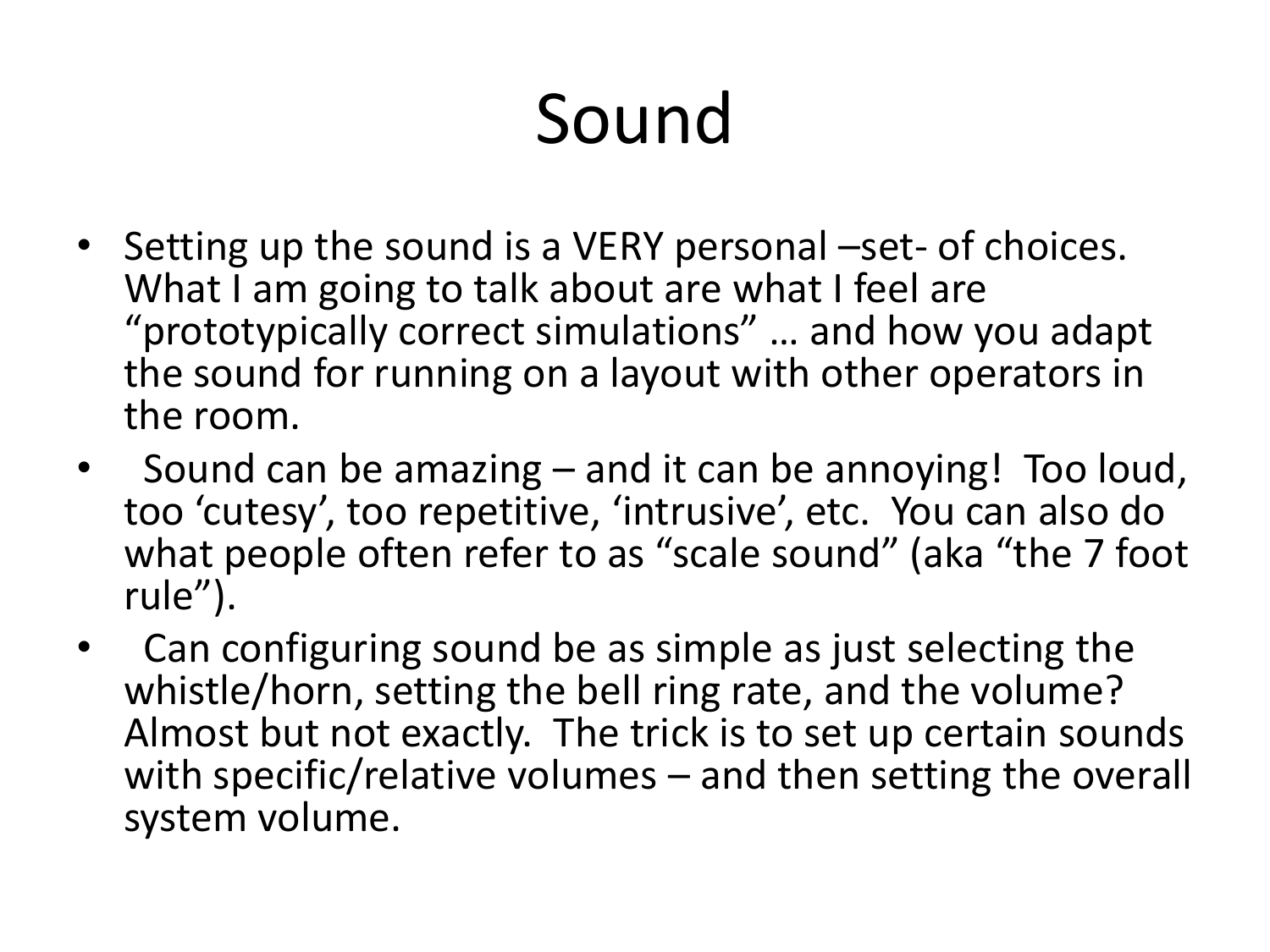### Steam Sound

- High Volume Sounds Chuff, Whistle, and Blow Down
- Medium Volume Sounds Bell
- Low Volume all the rest
- Really Low (zero?) Fireman Fred and other 'cutesy/clever' sounds.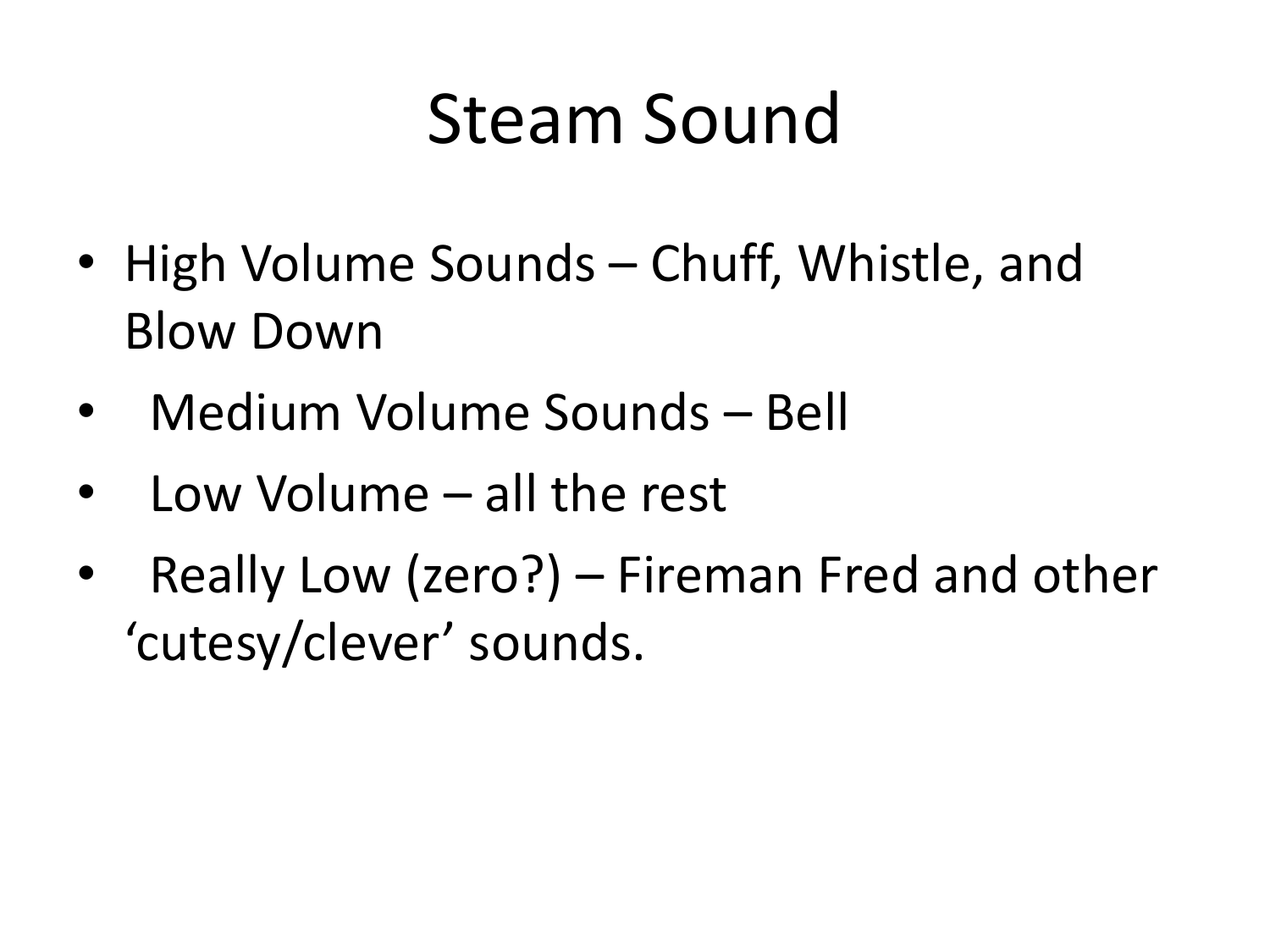### Diesel Sound

- High Volume Sounds Prime Mover/Exhaust, Horn
- Medium Volume Sounds Bell
- Low Volume all the rest
- Really Low (zero?) Fireman Fred and other 'cutesy/clever' sounds.
- … any body notice this "looks a lot like the slide for steam"?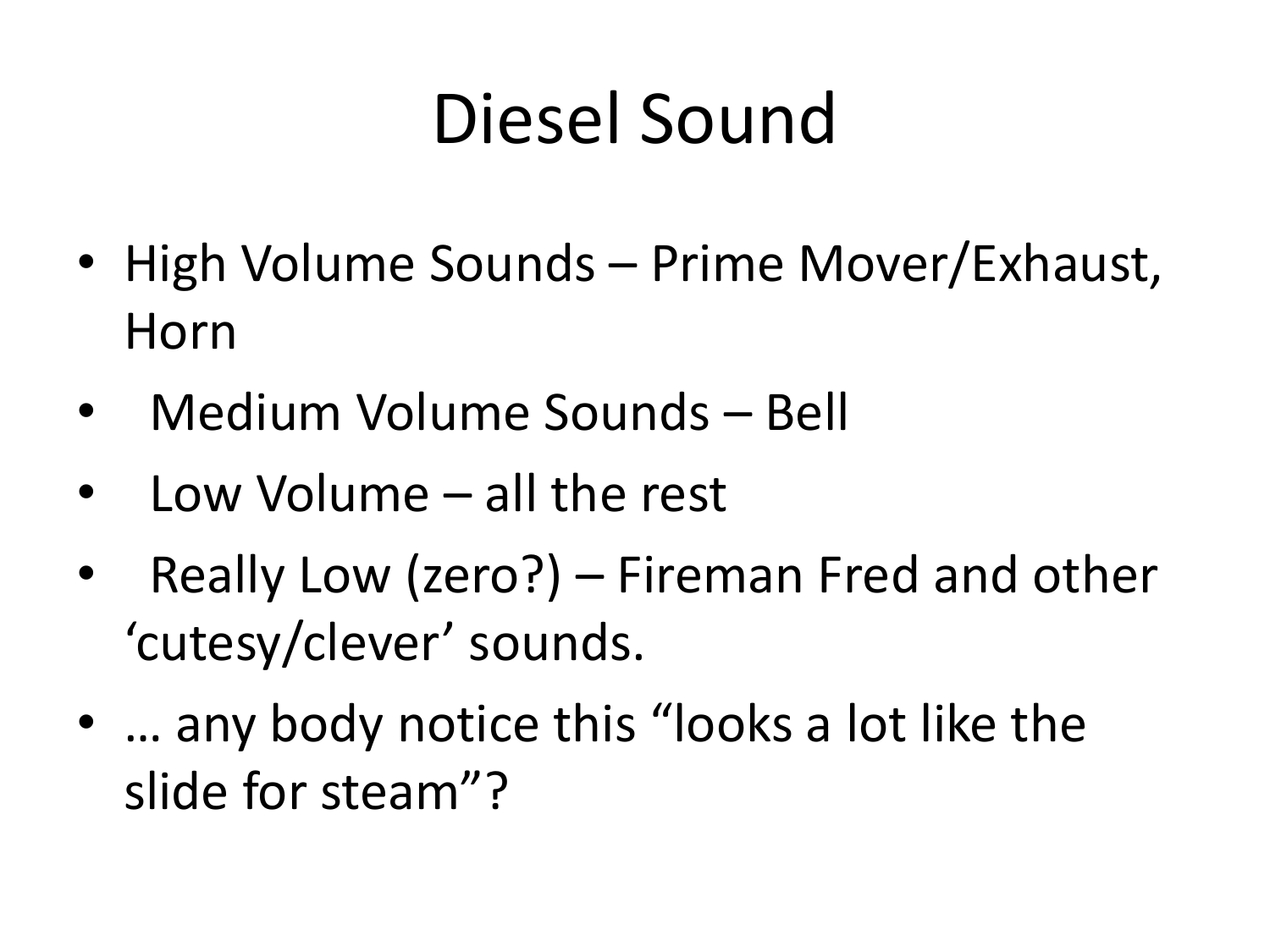### Scale Sound

- "Scale Sound" is carefully/cleverly setting your sound volumes so that they increase the sense of –distance- on your layout. If you are running your train "way over there" and the sound is loud enough that it is -noticed- by the guy standing here then the sound on your train is "too loud". Do you want it so low that people standing right by your train don't hear it? Of course not. But if you are on one end of the layout room and they are on the other end – they should have to actually try to hear your train.
- And when their train approaches your location you should start to notice it when it is "about 7 feet away".
- And when a train passes in front of you you should get that "it's coming, it's here, it's going away" effect.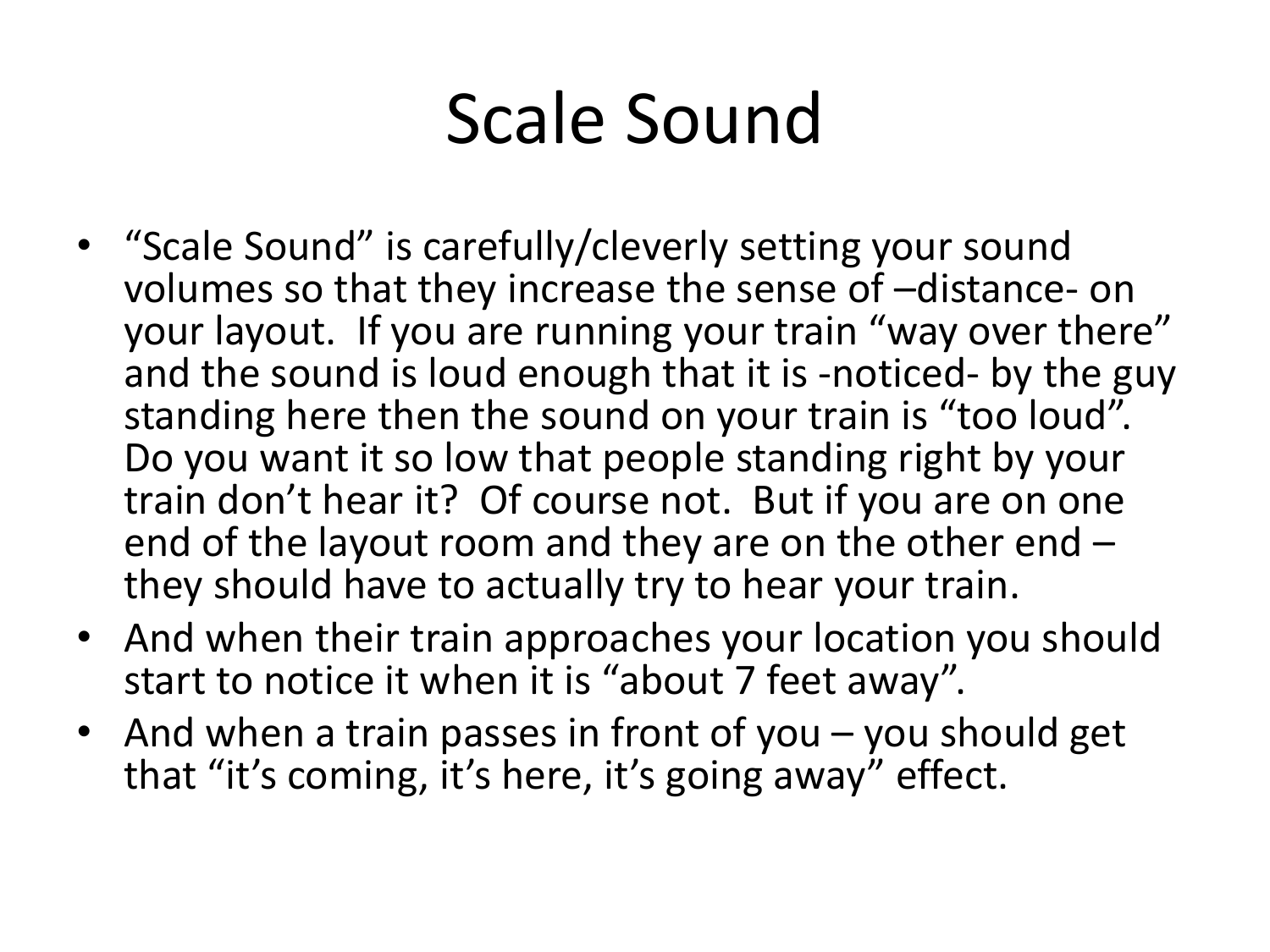## Lighting Effects and Options

- Prototypically accurate or not? (Do you even know what is prototypical?)
- Auto-reversing lights.
- Separate number boards? Class lights? Etc.
- Cab lights in locos?
- Passenger Cars? Cabeese? Markers?
- Prototype Rules and Regulations –vs- "Standard Practices" –vs- one offs/exceptions
- Step and Walkway Lights, Truck Lights, etc.
- Wiring, Decoder implementations
- LEDs, LEDs, LEDs, … LEDs !!!!!!!!!!!!!!!!!!!!